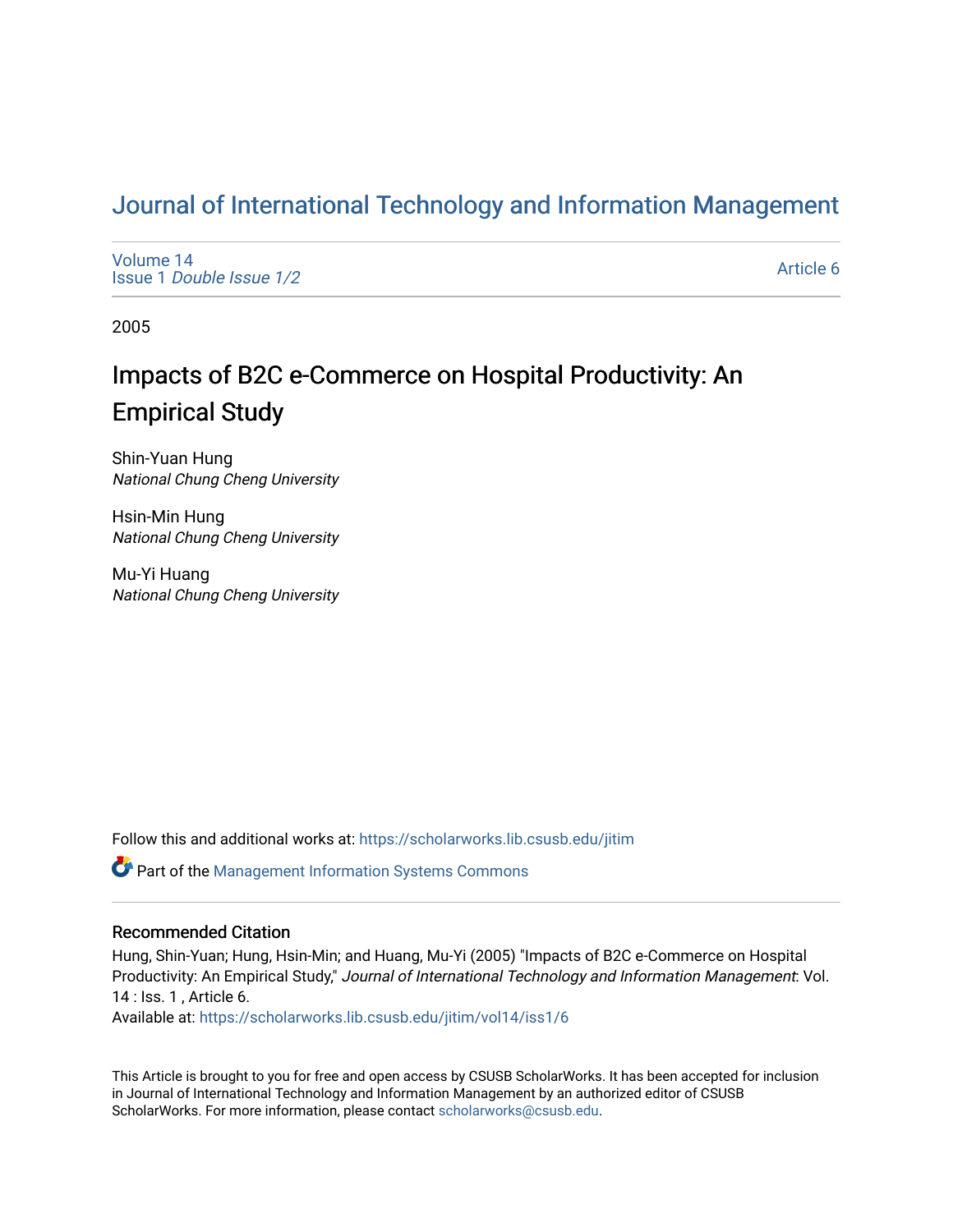### **Impacts of B2C e-Commerce on Hospital Productivity: An Empirical Study**

**Shin-Yuan Hung National Chung Cheng University** 

**Hsin-Min Hung National Cheng Chi University** 

**Mu-Yi Huang National Chung Cheng University** 

#### **ABSTRACT**

*This work conducted a comprehensive study of Business-to-Consumer Electronic Commerce (B2C e-Commerce) applications in Taiwanese hospitals. To further assess the impacts of B2C e-Commerce on hospital productivity, this study also employed three quantitative methods to analyze historical data. The results confirm those of broader research into applications of B2C e-Commerce to hospitals. Additionally, the results of the quantitative analysis demonstrate that B2C e-Commerce significantly impacts the hospital productivity.* 

#### **INTRODUCTION**

In March 1995, Taiwan implemented the National Health Insurance (NHI) Program, which made health and medical care available to all citizens. Before the implementation of NHI, the Taiwanese healthcare industry was more stable than other industries, owing to a stable number of patients that allowed hospitals to price according to their balance of revenue and expenditure. Following the implementation of National Health Insurance, medical treatment charges have come to be priced by the Bureau of National Health Insurance (BNHI). Simultaneously, the government uses a Fee-for-Service payment method for patient services. Numerous hospitals thus must increase numbers of outpatients and hospital utilization rate to remain competitive.

Due to this dramatic change in the pricing and payment method, hospitals are seeking information technology (IT) solutions, which can provide better services to attract patients and improve operational effectiveness and efficiency to reduce costs. Lots of hospitals thus have established Web sites to provide additional Web services. Furthermore, many hospitals are attempting to conduct Business-to-Consumer Electronic Commerce (B2C e-Commerce) in a planned manner. The study attempts to understand the applications of B2C e-Commerce to the hospitals and also to assess the influence.

This study has three main objectives: (1) to clarify the current status of B2C e-Commerce adoption in Taiwanese hospitals; (2) to identify the functionality of the hospital Web sites; (3) to assess the impacts of B2C e-Commerce on hospital productivity. This study first observed the functionality of the hospital Web sites and performed a questionnaire survey to investigate the timing of Web site establishment and online registration adoption at each hospital. Next, the Annual Health Statistics Annual from 1994 to 1999 was sponsored by the Statistics Division of the Department of Health, Taiwan. After gathering all the necessary data, the data were analyzed using three statistica1 techniques for measuring efficiency and the analytical results were interpreted.

The rest of this paper is organized as follows. Section 2 briefly reviews related literature. Section 3 describes the research methodology. Next Section 4 summarizes the results. Conclusions are finally made in Section 5.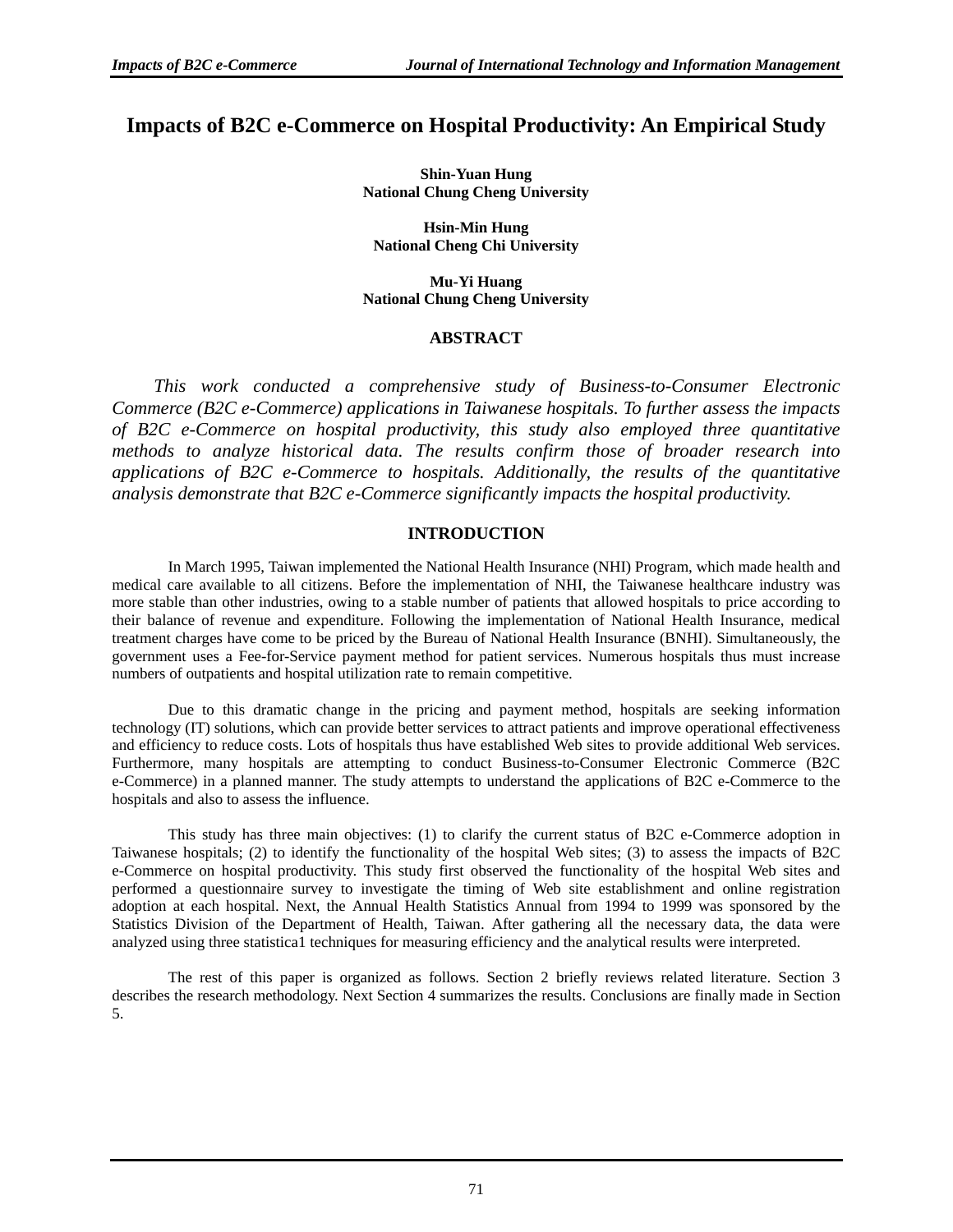#### **LITERATURE REVIEW**

#### **Current status of hospital operations in Taiwan**

Numerous standards can be used for hospital classification. This study classifies hospitals based on the results of a hospital evaluation, hosted by the Department of Health and Ministry of Education since 1988. This hospital evaluation classified hospitals based on number of beds. Medical centers were defined as having over 500 emergency beds, regional hospitals as having over 250 emergency beds, and local hospitals as having over 20 emergency beds. Meanwhile, teaching hospitals should have over 100 emergency beds and moreover should have departments of internal medicine, surgery, pediatrics, gynecology, anesthesiology, X-ray, and pathology.

The NHI is a key welfare policy in Taiwan. The three main components of the NHI system are the insured, the contracted healthcare providers and the Bureau of National Health Insurance. And the system works as follows: the BNHI collects premiums from the insured people and issues them the insurance cards. When an insured person uses the medical services, he or she only has to co-pay a portion of the cost in cash and then the provider makes claims to BNHI for reimbursement of the rest of the medical expenses

By the end of 1999, 96% of the total population (around 21 million) had enrolled in the NHI program. On one hand, the NHI has reduced the burden involved in seeking medical advice and made healthcare available. On the other hand, the NHI created a lot of significant challenges for hospitals. For example, the increase of Insurance businesses, the unbalanced distribution of the medical resources, and the shortage of the physicians. The keen competition among hospitals is obvious. Keen competition was noted not only among hospitals with the same scale, but also among those with different scales. Zhang (1998) indicated that hospitalization rates of the small hospitals and clinics have been decreased by increasing medical care requirements and the corrosion of the market of local hospitals and clinics.

Facing keen competition and limited financial and labor resources, hospitals are seeking information technology solutions to raise their productivity. Peng (1995) indicated that physicians believed that, through IT support, clinics could automatically claim insurance fees from the BNHI, simplify manual operations, and enhance their reputation. Tsaur (1999) also indicated that numerous benefits were achieved through installing the Internet in a hospital. For patients, the benefits include providing more healthcare services on the Internet, advocating distance learning, registering on-line, and simplifying medical treatment procedures. For hospitals, the advantages include promoting the reputation of hospitals, accelerating communication among hospitals, increasing interaction between hospitals and patients, enhancing health care quality, and improving ease of publication of hospital information.

#### **Applications of B2C e-Commerce to the healthcare industry**

Diverse definitions of e-Commerce exist. Authur and Hagel (1996) defined e-commerce as a method of dealing with communication and transaction among enterprises on the Internet. Kalakota and Whinston (1997) noted that e-Commerce is a modern business way for reducing capital costs, improving quality of goods and service, and increasing management efficiency. Zwass (1996) also defined e-Commerce as the use of the Internet to share business information, maintain business relationships, and conduct business transactions.

The white paper on e-Commerce published by the former American President, Mr. Clinton, in 1997 indicated that e-Commerce includes Business-to-Consumer (B2C) and Business-to-Business (B2B). The applications of B2C e-Commerce give enterprises access to new customers and new markets by using the Internet with a friendly user interface. The benefits of B2C e-Commerce applications involve providing Internet services 24 hours a day, reducing time of transaction by on-line purchasing system, and providing customized services by analyzing a large amount of customer behaviors. (Rao et al., 2002)

The goals of e-Commerce in Taiwan managed by the NII and other related departments of the Executive Yuan, the highest administrative organ in Taiwan, summarized as follows: (1) to enhance internal and international networks; (2) to review and change the laws related to e-Commerce; (3) to extend local educational networks and provide increased opportunities for teachers to receive training in the use of information technology in education; (4) to establish bone networks and develop e-Commerce applications; (5) to popularize electronic business; (6) to develop new generation network technology; (7) to improve health care services for patients having physical or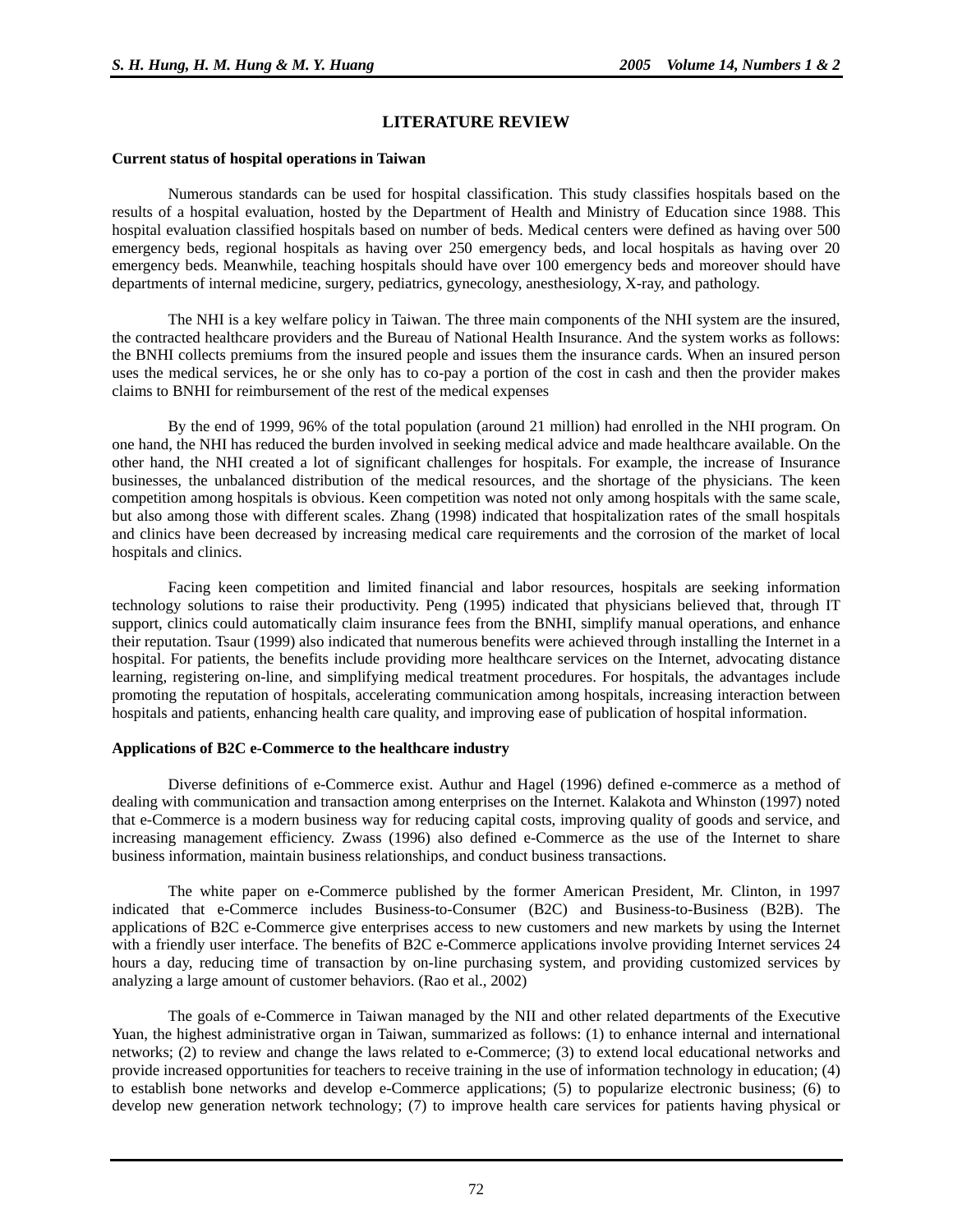mental problems and for residents of remote districts; and (8) to avoid computer crime. Regarding the e-Commerce of medical care, the Taiwanese government is promoting distance healthcare, which applies Internet technology to improve the quality of medical services in suburban districts.

Much work demonstrated information technology and B2C e-Commerce applications can be successfully implemented to the healthcare industry (Hsieh et al., 2003; Holmes and Miller, 2003; Lee and Asllani, 2003; Lin and Umoh, 2002; Walter and Tung, 2002; Kohli et al., 2001; Sower, Motwani and Mirchandani, 2001).

Specifically, Tseng and Chang (1997) analyzed the contents of medical information Web sites and user utilization behavior. A total of 167 health Web sites, including 85 hospitals and clinics, 45 personal Web sites of physicians, and 37 healthcare Web sites established by public welfare or other organizations, were compared in terms of the health information content provided. The functions of those Web sites were classified into eight categories, among which 79.6% provide medical science knowledge, 53.3% introduce their hospital on the home page, 13.8% provide e-mail functions, 18.6% provide professional periodicals and the functions of leaving messages on line, 10.2% provide e-books, 3.6% provide on-line medical consultations, 3.0% publish e-paper, and 4.2% enable querying of drug and poison information. For hospitals, Internet home pages frequently introduce the hospital, provide healthcare knowledge to answer patient questions, and provide a communication channel between the hospital and patients.

Lin (1995) classified internet use into communication oriented, goods buying oriented, and information delivery oriented. Five applications, namely: popularizing enterprises and promoting enterprise reputation, marketing goods and services, selling goods and services, supporting goods and services, and collecting and researching business information were also noted. Web sites in hospitals are frequently for the goods buying and the information delivery oriented. Moreover, the applications of the Internet in hospitals include popularizing enterprises and promoting the reputation of enterprises for marketing goods and services, and for gathering and researching business information.

Internet technology, especially Web sites, can significantly influence hospitals. Zhu (1998) noted that hospital Web sites could be used to send information among hospitals, provide hospital and disease information for patients, and connect hospitals and patients. Hospitals can expand their information systems, strengthen registration systems, add a channel through which patients can interact, establish an Internet healthcare community, improve hospital reputation, and provide medical information through Web sites. Furthermore, hospitals can also improve the relationship between physician and patient by providing healthcare information on Web sites. Ho (1997) developed a model for evaluating commercial Web sites based on the value offered to visitor. This model classified the business purposes of commercial Web sites as including: (1) product or service promotion; (2) data and information provision; (3) business transaction processing.

This study classified the benefits of B2C e-Commerce into online marketing and online registration. Online marketing introduces hospitals, health care information, online consultation, and E-mail on hospital Web sites. Hence, online marketing can benefit hospitals by marketing and promotion. Online registration can dynamically adjust the quantity of outpatient services, and can achieve benefits by simplifying artificial operations.

#### **Possible impacts of B2C e-Commerce on hospital productivity**

Information technology can help hospitals to reduce capital cost, simplify artificial operations, and improve hospital productivity (Ko and Osei-Bryson, 2004; More and McGrath, 2002; Lin et al., 2002). Menon et al. (2000) examined the productivity of information technology in hospitals and found that the hospitals investments, including IT Capital and IT Labor, correlate positively with hospital productivity. Consequently, information technology exerts a clear influence on hospital productivity. Narver and Slater (1990) indicated that marketing oriented organizations track customer actions and make appropriate responses. In this manner, organizations can enhance customer satisfaction and organization performance. Raju et al. (1995) also indicated that marketing oriented hospitals must gather useful information effectively, improve customer satisfaction, and respond to customer and competitor requirements. Hospital performance is positively related with a marketing orientation.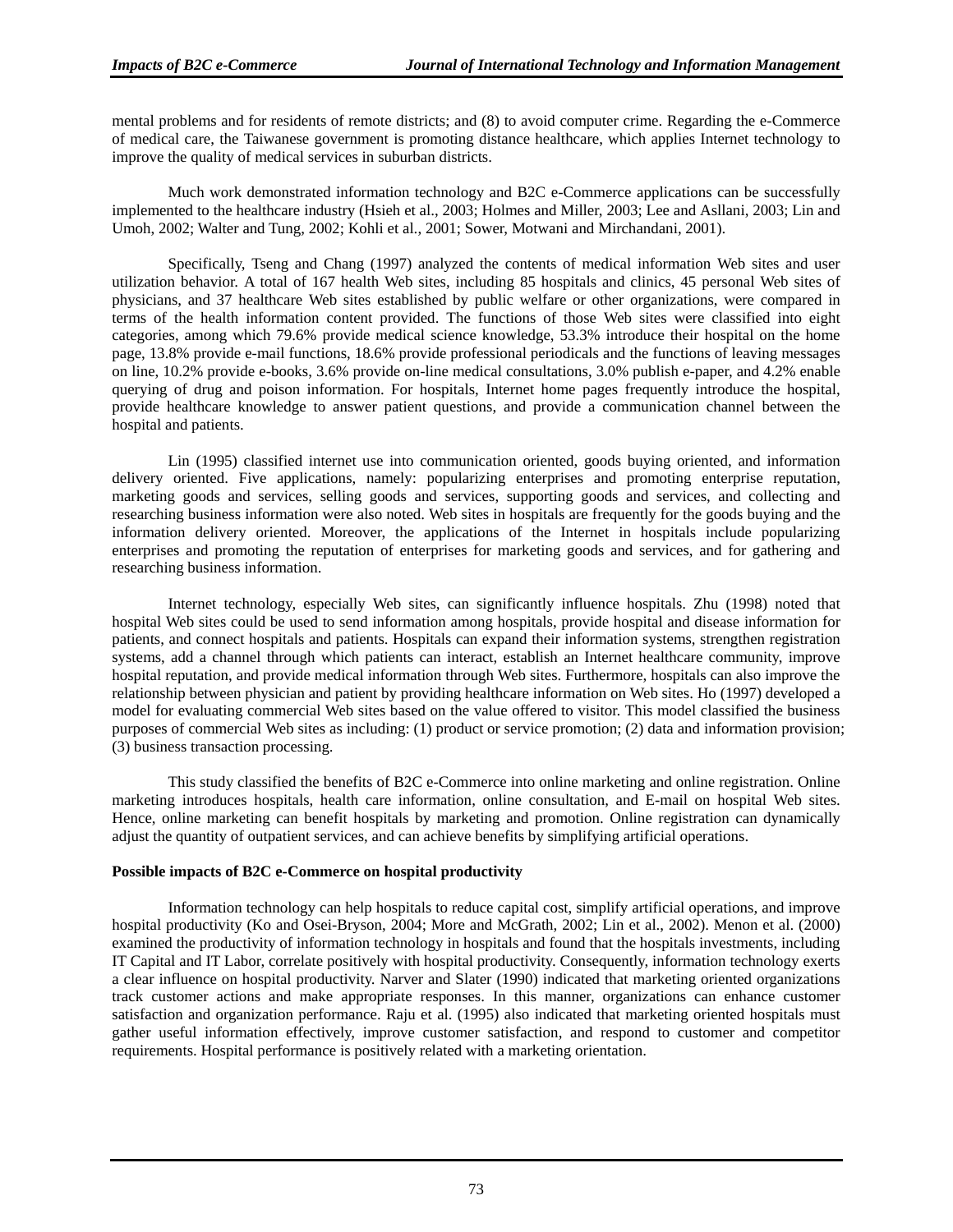#### **RESEARCH FRAMEWORK**

This study examines whether the hospitals could raise its productivity by the applications of B2C e-Commerce. Benefits can be brought either from online marketing or online registration (Figure 1). Our hypotheses are shown as follows.





The study used a multiple research strategy. This comprised three major approaches: (1) a questionnaire survey of the webmasters of the hospital Web sites; (2) an observation study of the Web sites; (3) a secondary data analysis of the change of the hospital productivity before and after adoption of B2C e-Commerce.

Hospital inputs used in the current study include: (1) number of physicians; (2) number of nurses; (3) number of pharmacists and assistant pharmacies; (4) number of medical technicians; (5) number of sickbeds. Meanwhile, hospital outputs include: (1) person-time of hospitalization; and (2) person-time of emergency and outpatient service.

The sample used in this study comprised the hospitals included in the hospital evaluation conducted from 1997 to 2000 by the Department of Health, Taiwan. The sample included a total of 13 medical centers, 56 regional hospitals, and 50 local hospitals.

This study requires the collection of various data, as follows: (1) times of Web site establishment and online registration system adoption, collected by a questionnaire survey to all of 119 hospital webmasters (from to; (2) services and functions provided on hospital Web sites, observed and coded by a researcher; (3) annual health statistics for all the subject hospitals from 1994 to 1999, gathered by the Statistics Division of the Department of Health, Taiwan.

Finally, three statistical techniques, including ratio analysis, regression analysis, and data envelopment analysis (DEA), were applied to analyze the influences of B2C e-Commerce on hospital productivity. Ratio analysis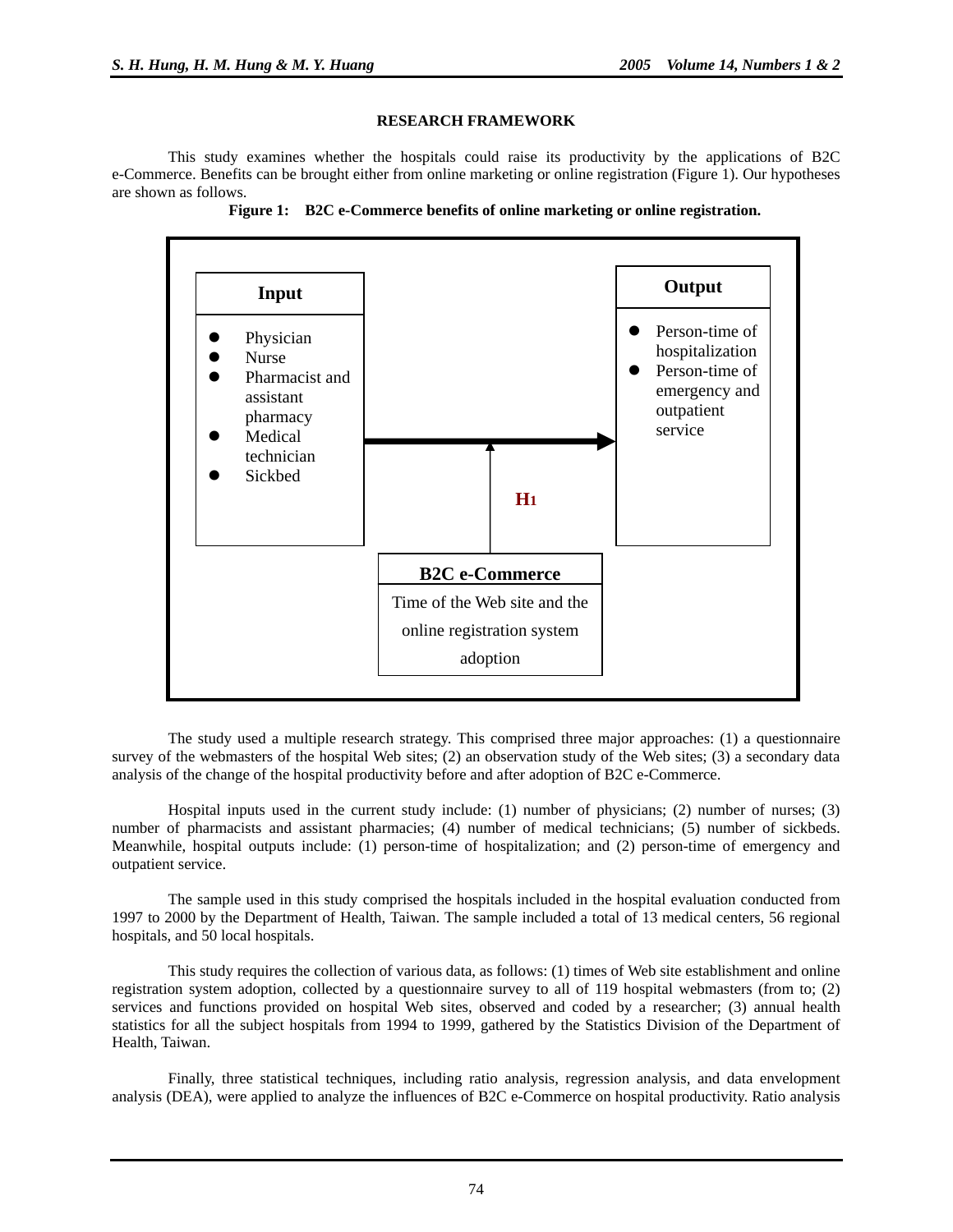examines how a single input and a single output are related. Ratios, particularly when tracked over time, can pinpoint changes in hospital operations. However, there are two major limitations involved in using ratio analysis to measure efficiency. First, it is difficult for ratio analysis to incorporate multiple factors, which is problematic since efficiency is multidimensional. Second, ratio analysis does not indicate how much variance from the industry mean is considered inefficient, or even if the mean itself is efficient. Regression analysis is highly effective in examining characteristics that impact costs but is not very useful in determining individual hospital inefficiencies because measures of efficiency are developed by comparing firms with the sample mean. DEA uses multiple inputs and outputs from a sample of hospitals to develop an efficiency frontier and evaluate the efficiency of the decision making unit (DMU) relative to all other DMUs in the sample. DEA provides better overall measures of efficiency (Craycraft, 1999).

#### **H1: The applications of B2C e-Commerce are positively related to hospital productivity**

- **H1a**: **Implementation of Web sites providing online marketing is positively related to hospital productivity**
- **H1b**: **Implementation of online registration system is positively related to hospital productivity**

#### **RESULTS AND DISCUSSION**

#### **Adoption of B2C e-Commerce in Taiwanese hospitals**

A questionnaire survey of webmasters of hospital Web sites was conducted to obtain the time of Web site and online registration system adoption. One-hundred and nineteen questionnaires were sent out to the target hospitals, including 13 medical centers, 56 regional hospitals, and 50 local hospitals. The results demonstrate that 90 hospitals have installed Web sites and 14 hospitals have not yet installed Web sites, while 15 hospitals had not yet responded. Additionally, 46 hospitals have installed online registration systems, 60 hospitals have not yet installed online registration systems, and 13 hospitals did not respond (Table 1). Thus 87% of hospitals have installed Web sites and 44% have installed online registration systems.

With the application of B2C e-Commerce in hospitals becoming more widespread, numerous channels are developing for hospital registration, including on-the-spot registration systems, telephone registration systems, and online registration systems. Hospitals need to develop well-planned information systems to connect internal and external registration systems. Those technical barriers of implementing online registration systems are why fewer hospitals have adopted online registration systems than have adopted Web sites.

Trend analysis indicates that the timing of Web site establishment and online registration system adoption both correlate with hospital size. For medical centers, the time of Web sites establishment ranged from 1996 to 1997, while that for online registration systems ranged from 1999 to 2000. For regional hospitals, the time of establishing Web sites ranged from 1998 to 1999, while the time of establishing online registration systems ranged from 1998 and 2000. Finally, for local hospitals, the time of establishing the Web sites ranged from 1997 to 1999, while that of establishing online registration systems ranged from 1998 to 1999. Furthermore, both number of hospitals with Web sites and online registration systems

|                              |                  | 1992 | 1993   1994   1995   1996   1997   1998   1999   2000 |  |  |  | <b>2001 Miss-</b><br>ing | $Un-$<br>returned |
|------------------------------|------------------|------|-------------------------------------------------------|--|--|--|--------------------------|-------------------|
| <b>Medical</b>               | <b>Web Site</b>  |      |                                                       |  |  |  |                          |                   |
| centers                      |                  |      |                                                       |  |  |  |                          |                   |
| (13)                         | Online           |      |                                                       |  |  |  |                          |                   |
|                              | Registratio<br>n |      |                                                       |  |  |  |                          |                   |
| <b>Regional</b><br>hospitals | <b>Web Site</b>  |      |                                                       |  |  |  |                          |                   |

**Table 1: Time of the Web sites establishment and the online registration systems adoption.**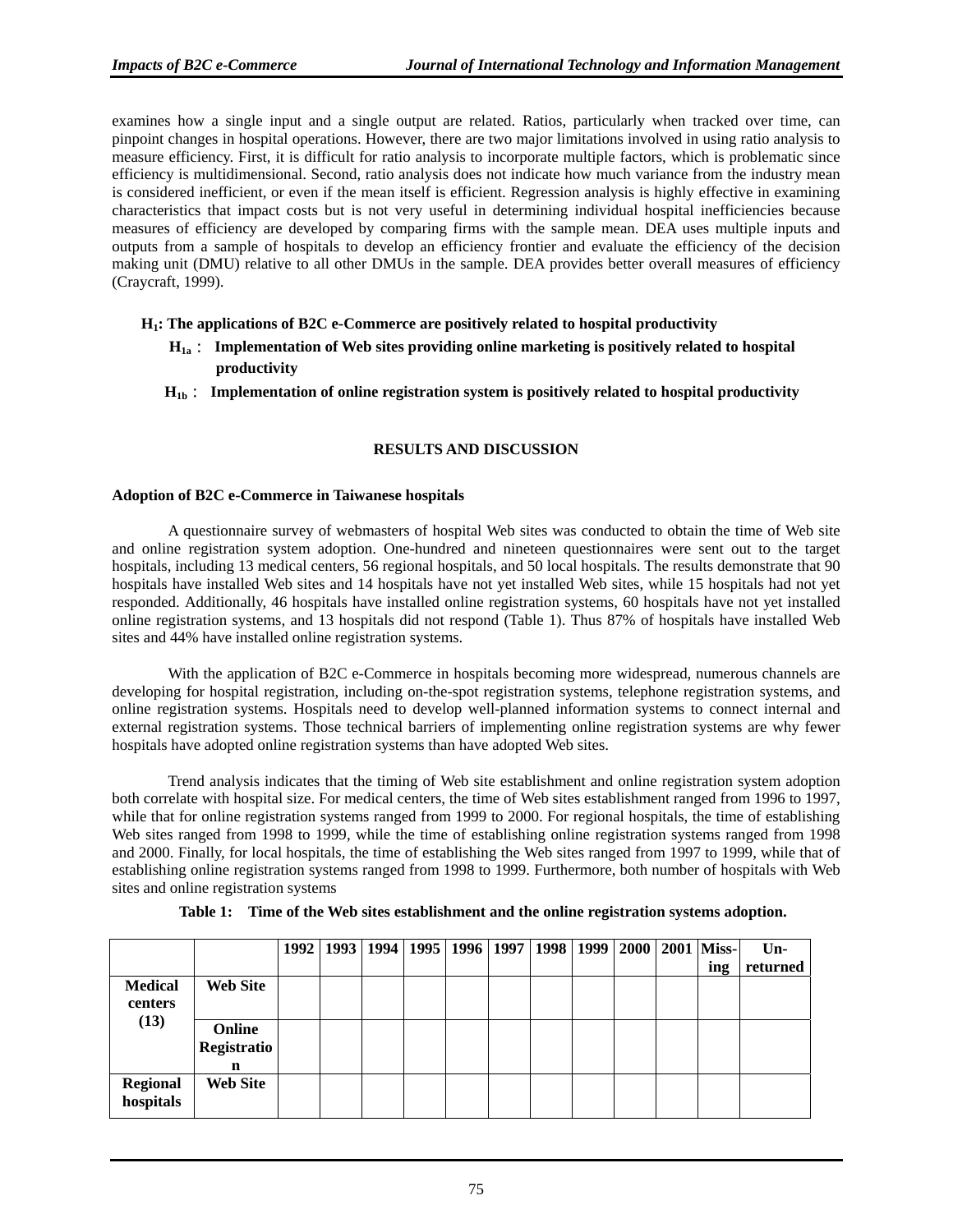| (56)               | Online<br><b>Registratio</b><br>n |  |  |  |  |  |    |  |
|--------------------|-----------------------------------|--|--|--|--|--|----|--|
| Local<br>hospitals | <b>Web Site</b>                   |  |  |  |  |  | 11 |  |
| (50)               | Online<br><b>Registratio</b><br>n |  |  |  |  |  |    |  |

|                           | Hospital<br>introduction | <b>Administrative</b><br>offices         | <b>Healthcare</b><br>knowledge        | Online<br>periodical                                  | E-mail<br>consultatio                  | Online<br>answering                 | <b>Online</b><br>registratio         |
|---------------------------|--------------------------|------------------------------------------|---------------------------------------|-------------------------------------------------------|----------------------------------------|-------------------------------------|--------------------------------------|
|                           |                          |                                          |                                       |                                                       | n                                      |                                     | n                                    |
| <b>Medical</b><br>centers | 13                       | 13                                       | 13                                    | 10                                                    | 10                                     | $\overline{2}$                      | 11                                   |
| Regional<br>hospitals     | 48                       | 37                                       | 44                                    | 10                                                    | 20                                     | 8                                   | 27                                   |
| Local<br>hospitals        | 37                       | 6                                        | 36                                    | 6                                                     | 30                                     | $\overline{4}$                      | 3                                    |
|                           | E-paper                  | <b>Health</b><br>examination<br>ordering | <b>Sickroom</b><br>number<br>querying | <b>Physical</b><br>examinatio<br>n report<br>querying | <b>Special</b><br>sickroom<br>querying | <b>Stock</b><br>control<br>querying | <b>Patient</b><br>transfer<br>system |
| <b>Medical</b><br>centers | 1                        | 1                                        | $\overline{2}$                        |                                                       | 1                                      | 1                                   |                                      |
| Regional<br>hospitals     | 1                        | $\overline{2}$                           | 3                                     | $\Omega$                                              | $\theta$                               | $\theta$                            | $\mathbf{0}$                         |
| Local<br>hospitals        | 1                        | $\overline{0}$                           | $\theta$                              | $\mathbf{0}$                                          | $\theta$                               | $\mathbf{0}$                        | $\overline{0}$                       |

**Table 2: Functionality of the hospital Web sites.**



**Figure 2: Functions and services provided on the hospital Web sites.**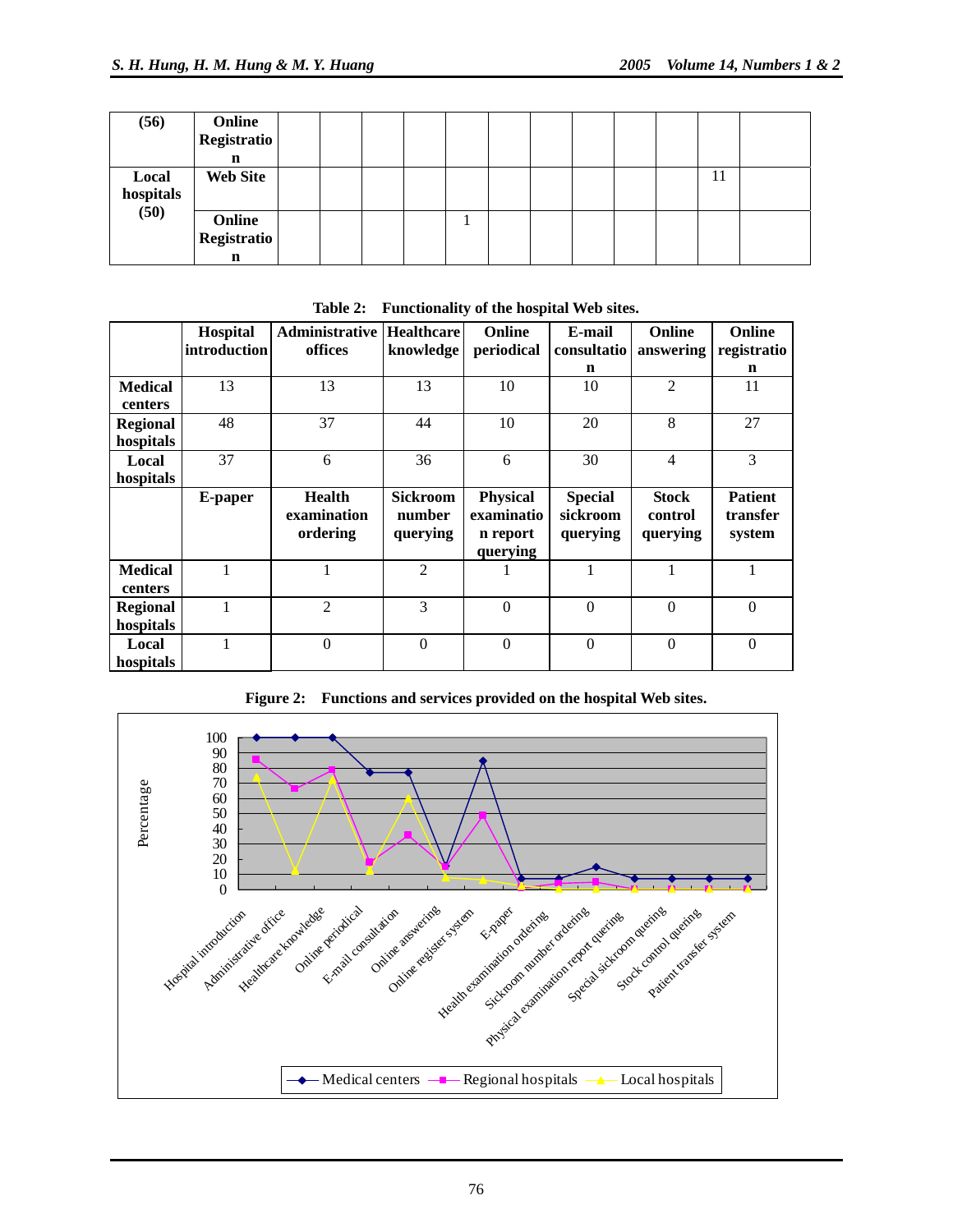Correlated with the hospital size. Restated, larger-sized hospitals displayed higher willingness to adopt online registration systems and did so earlier.

#### **Functionality of the hospital Web sites**

This work also conducted an observational study to analyze the functionality of hospital Web sites from September 2000 to February 2001 (Table 2). The observation results indicated that the services and functions most frequently provided by the hospital Web sites were hospital introduction, administrative or technical offices, healthcare knowledge, online periodicals, and E-mail consultation. Additionally, the larger hospitals provide more specialized functions and services on their Web sites. For example, 80% of the medical centers, 18% of the regional hospitals, and 12% of local hospitals provided online periodicals over their Web sites. From the Figure 2, the number of services and functions provided on hospital Web sites correlates with hospital size.

#### **Quantitative analysis results**

This study used three methods to analyze the influences of B2C e-Commerce on hospital productivity. These three methods were ratio analysis, regression analysis, and DEA analysis. Hospital inputs include number of physicians, number of nurses, number of pharmacists and assistant pharmacists, number of medical technicians, and number of sickbeds, whereas hospital outputs include person-time of hospitalization, and person-time of emergency and outpatient service.

#### **Ratio analysis**

Ratio analysis was employed to compare hospital inpatient and outpatient productivity before and after Web site adoption. Ratio analysis indicated that: First, only the ratio of "Person-time of emergency treatment and outpatient services / the number of physicians" was higher following Web site adoption compared to before Web site adoption from 1995 to 1998 (Table 3). Second, all nine ratios were higher after the Web site adoption than before Web site adoption in 1996 and 1998. Specifically, the ratios of "Person-time of hospitalization / number of sickbeds", "Person-time of hospitalization / number of physicians", "Person-time of hospitalization / number of nurses", "Person-time of emergency treatment and outpatient services / number of physicians", and "Person-time of emergency treatment and outpatient services / number of nurses" in 1996, and the ratios of "Person-time of hospitalization / number of physicians" and "Person-time of emergency treatment and outpatient services / number of physicians" were statistically significant.

Following the adoption of online registration systems, almost of the nine ratios were higher than before the adoption of the online registration system during 1997 and 1998 (Table 4). Additionally, the ratios of "Person-time of hospitalization / the number of sickbeds", "Person-time of hospitalization / number of physicians", and "Person-time of emergency treatment and outpatient services / number of physicians" generally performed better than other ratios.

In sum, this study found that the ratios of "Person-time of hospitalization / number of sickbeds", "Person-time of hospitalization / number of physicians", and "Person-time of emergency treatment and outpatient services / number of physicians" increased following Web site and online registration system adoption. Consequently, applications of B2C e-Commerce in hospitals can improve physician productivity and sickbed utilization.

|                                             | 1995       | 1996        | 1997         | 1998         | 1999         |
|---------------------------------------------|------------|-------------|--------------|--------------|--------------|
| <b>Ratio</b>                                | Sig.       | Sig.        | Sig.         | Sig.         | Sig.         |
|                                             | (2-tailed) | (2-tailed)  | $(2-tailed)$ | $(2-tailed)$ | $(2-tailed)$ |
| Person-time of hospitalization / the        | 0.828      | $ 0.040** $ | 0.553        | 0.227        | 0.530        |
| number of sickbeds                          |            |             |              |              |              |
| <b>Person-time of hospitalization / the</b> | 0.221      | $0.037**$   | 0.748        | $0.063*$     | 0.168        |
| number of physicians                        |            |             |              |              |              |

**Table 3: Change of the hospital productivity before and after the Web site adoption.**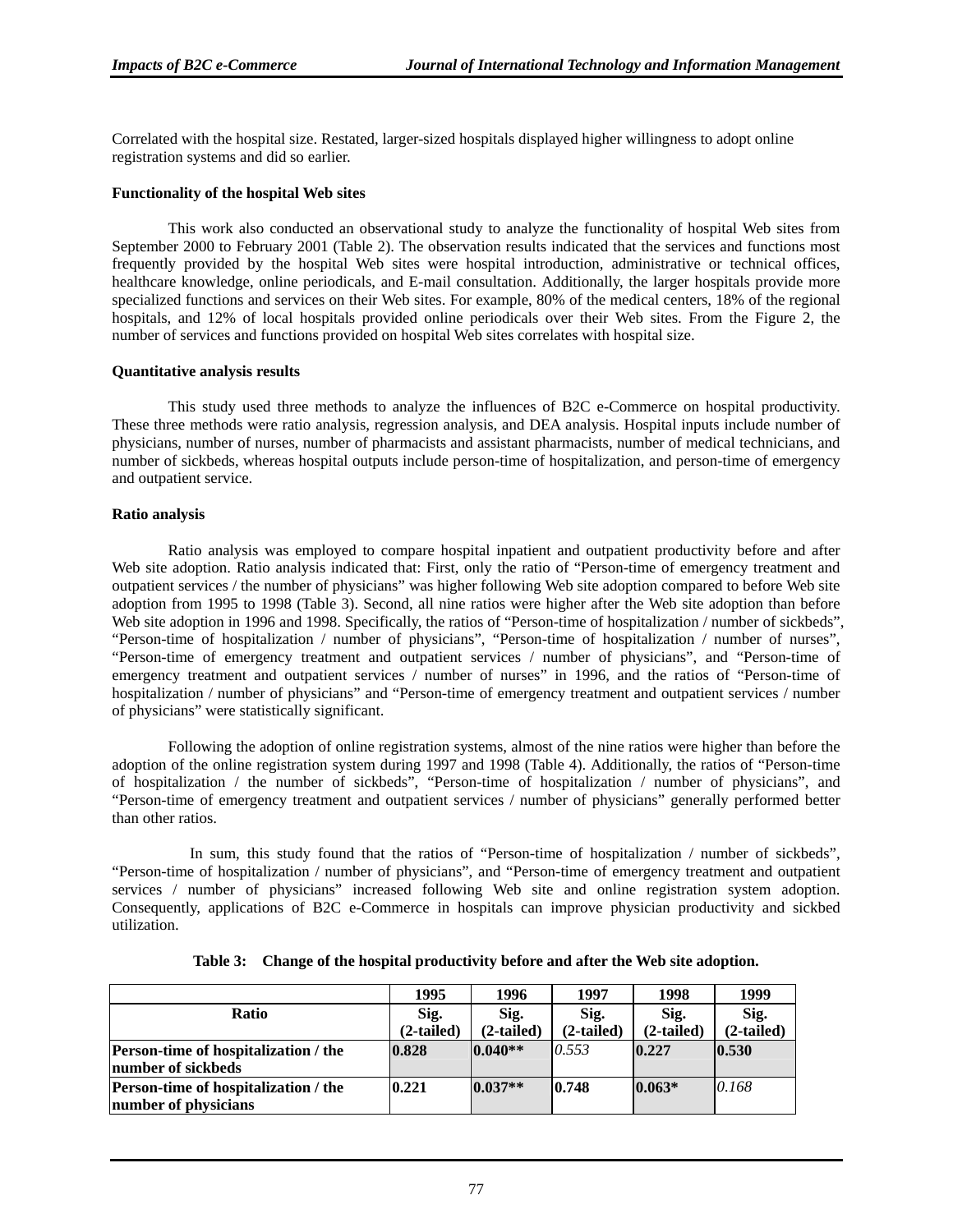| Person-time of hospitalization / the                     | 0.521 | 0.616     | 0.553     | 0.423     | 0.159     |
|----------------------------------------------------------|-------|-----------|-----------|-----------|-----------|
| number of pharmacists and assistant                      |       |           |           |           |           |
| pharmacists                                              |       |           |           |           |           |
| Person-time of hospitalization / the                     | 0.828 | 0.400     | 0.116     | 0.973     | $0.015**$ |
| number of medical technicians                            |       |           |           |           |           |
| Person-time of hospitalization / the                     | 0.888 | $0.095*$  | 0.202     | 0.685     | $0.045**$ |
| number of nurses                                         |       |           |           |           |           |
| Person-time of emergency treatment and 0.065*            |       | $0.057*$  | $0.082**$ | $0.023**$ | 0.519     |
| outpatient services / the number of                      |       |           |           |           |           |
| physicians                                               |       |           |           |           |           |
| <b>Person-time of emergency treatment and </b> $[0.304]$ |       | 0.230     | 0.493     | 0.216     | 0.709     |
| outpatient services / the number of                      |       |           |           |           |           |
| pharmacists and assistant pharmacists                    |       |           |           |           |           |
| <b>Person-time of emergency treatment and </b> $[0.841]$ |       | 0.123     | $0.064*$  | 0.833     | $0.050**$ |
| outpatient services / the number of                      |       |           |           |           |           |
| medical technicians                                      |       |           |           |           |           |
| <b>Person-time of emergency treatment and </b> $[0.345]$ |       | $0.028**$ | 0.237     | 0.123     | 0.541     |
| outpatient services / the number of                      |       |           |           |           |           |
| nurses                                                   |       |           |           |           |           |

\*\*:  $p < 0.05$ ; \*:  $p < 0.10$ 

Boldface: Mean ratio  $_{after\,the\,Web\, sites\, adoption} \geq Mean\, ratio\, before\, the\, Web\, sites\, adoption}$ 

Italic: Mean ratio after the Web sites adoption < Mean ratio before the Web sites adoption

#### **Table 4: Change of the hospital productivity before and after the online registration system adoption.**

|                                                  | 1996              | 1997            | 1998            | 1999            |
|--------------------------------------------------|-------------------|-----------------|-----------------|-----------------|
| <b>Ratio</b>                                     | $Sig. (2-tailed)$ | Sig. (2-tailed) | Sig. (2-tailed) | Sig. (2-tailed) |
| Person-time of hospitalization / the             | 0.605             | 0.775           | 0.485           | $0.011**$       |
| number of sickbeds                               |                   |                 |                 |                 |
| Person-time of hospitalization / the             | 0.391             | 0.580           | 0.293           | 0.517           |
| number of physicians                             |                   |                 |                 |                 |
| Person-time of hospitalization / the             | 0.686             | 0.882           | 0.457           | 0.655           |
| number of pharmacists and assistant              |                   |                 |                 |                 |
| pharmacists                                      |                   |                 |                 |                 |
| Person-time of hospitalization / the             | 0.730             | 0.919           | 0.832           | 0.111           |
| number of medical technicians                    |                   |                 |                 |                 |
| Person-time of hospitalization / the             | 0.760             | $0.000**$       | 0.555           | $0.087*$        |
| number of nurses                                 |                   |                 |                 |                 |
| Person-time of emergency treatment and 0.165     |                   | 0.260           | $0.018**$       | 0.944           |
| outpatient services / the number of              |                   |                 |                 |                 |
| physicians                                       |                   |                 |                 |                 |
| Person-time of emergency treatment and $(0.972)$ |                   | 0.168           | 0.292           | 0.708           |
| outpatient services / the number of              |                   |                 |                 |                 |
| pharmacists and assistant pharmacists            |                   |                 |                 |                 |
| Person-time of emergency treatment and 0.840     |                   | 0.965           | 0.418           | 0.143           |
| outpatient services / the number of              |                   |                 |                 |                 |
| medical technicians                              |                   |                 |                 |                 |
| Person-time of emergency treatment and           | 0.920             | 0.631           | 0.310           | 0.275           |
| outpatient services / the number of              |                   |                 |                 |                 |
| nurses                                           |                   |                 |                 |                 |

\*\*:  $p < 0.05$ ; \*:  $p < 0.10$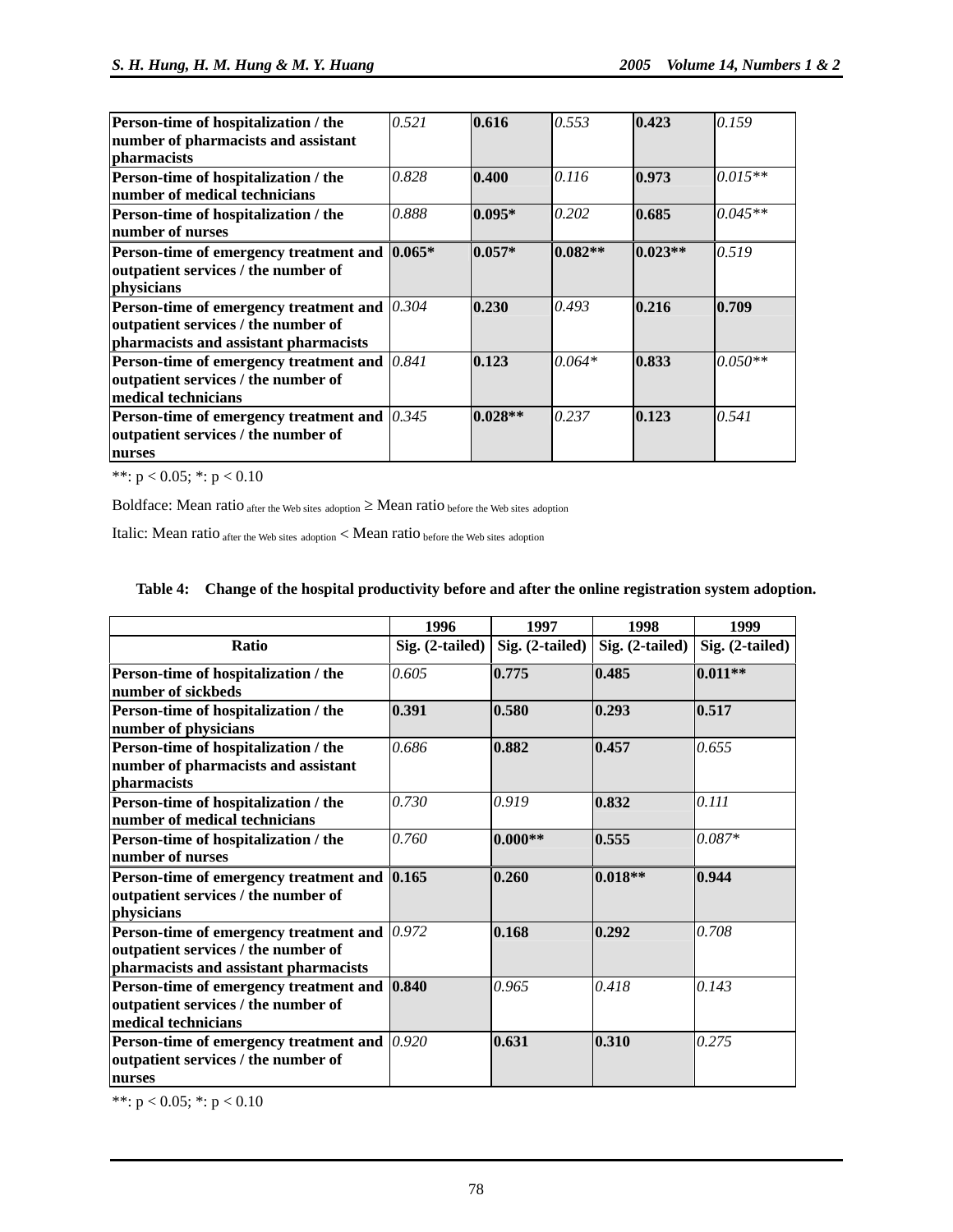Boldface: Mean ratio  $_{\text{after the Web sites adoption}} \geq$  Mean ratio  $_{\text{before the Web sites adoption}}$ Italic: Mean ratio  $_{\text{after the Web sites adoption}}$  < Mean ratio  $_{\text{before the Web sites adoption}}$ 

#### **Regression analysis**

The study used five independent variables, including number of sickbeds, number of physicians, number of pharmacists or assistant pharmacists, number of medical technicians, and number of nurses, to explain the dependent variable person-time of hospitalization. Additionally, this study also used four independent variables, including number of physicians, number of pharmacists or assistant pharmacists, number of medical technicians, and number of nurses, to explain the dependent variable person-time of emergency treatment and outpatient services.

#### **Influence of the Web site adoption**

Regression analysis results indicated that website adoption clearly influences person-time of hospitalization. The β coefficients of number of sickbeds, except for hospitals that adopted Web sites in 1997, become significant after website adoption. Additionally, the  $\beta$  coefficients of the number of nurses, except for those hospitals that adopted Web sites in 1997, become significant following Website adoption.

Significant factors for the influences of the Web sites adoption on person-time of emergency treatment and outpatient services, include number of physicians, number of nurses, and number of pharmacists or assistant pharmacists. First, the β coefficients of number of physicians became significant after those hospitals adopted Web sites in 1996 and 1998. Next, the β coefficients of the number of nurses became significant after those hospitals adopted Web sites in 1995 and 1996. Finally, the β coefficients of number of medical technicians became significant after those hospitals adopted Web sites in all years.

#### **Influence of online registration system adoption**

Regression analysis results also indicated that online registration system adoption significantly influences hospital productivity. For hospitals that adopted online registration systems in 1998, the β coefficients of the number of nurses on person-time of hospitalization become significant after online registration system adoption. Furthermore, the β coefficient of number of nurses is higher in 1999 than in 1996. Comparing before and after online registration system adoption also demonstrates that number of nurses markedly influences on person-time of emergency treatment and outpatient services.

In sum, ratio and regression analysis achieve consistent results. Hospitals aim to provide health care services, and thus physicians and nurses are the key players in hospitals. Hence, the changes in physician productivity significantly influence hospital productivity. Regression analysis results also demonstrate that the changes of the  $\beta$  coefficients of the number of physicians and number of nurses are significant for all hospitals that adopted Web sites and online registration systems from 1994 to 1999.

#### **DEA Analysis**

Malmquist Productivity Index (Fare et al., 1989) was employed to measure changes of hospital productivity after adopting Web sites and online registration systems. The DEA results indicated that the productivity of all hospitals decreased in 1995 and 1997 and increased in other years. This finding is consistent with those of numerous studies on the impacts of implementation of the National Health Insurance Program. These other studies found a clear decrease in hospital productivity in the first year after the implementation of the National Health Insurance Program (namely in 1995).

For hospitals that adopted Web sites, productivity decreased only in 1995 and increased in subsequent years. The decrease in productivity during 1995 may result from the influence of the implementation of the National Health Insurance Program. Hospital productivity increased following the adoption of Web sites in 1995. Overall, hospital productivity increased after adopting Web sites, although it decreased at the beginning of the implementation of the National Health Insurance Program.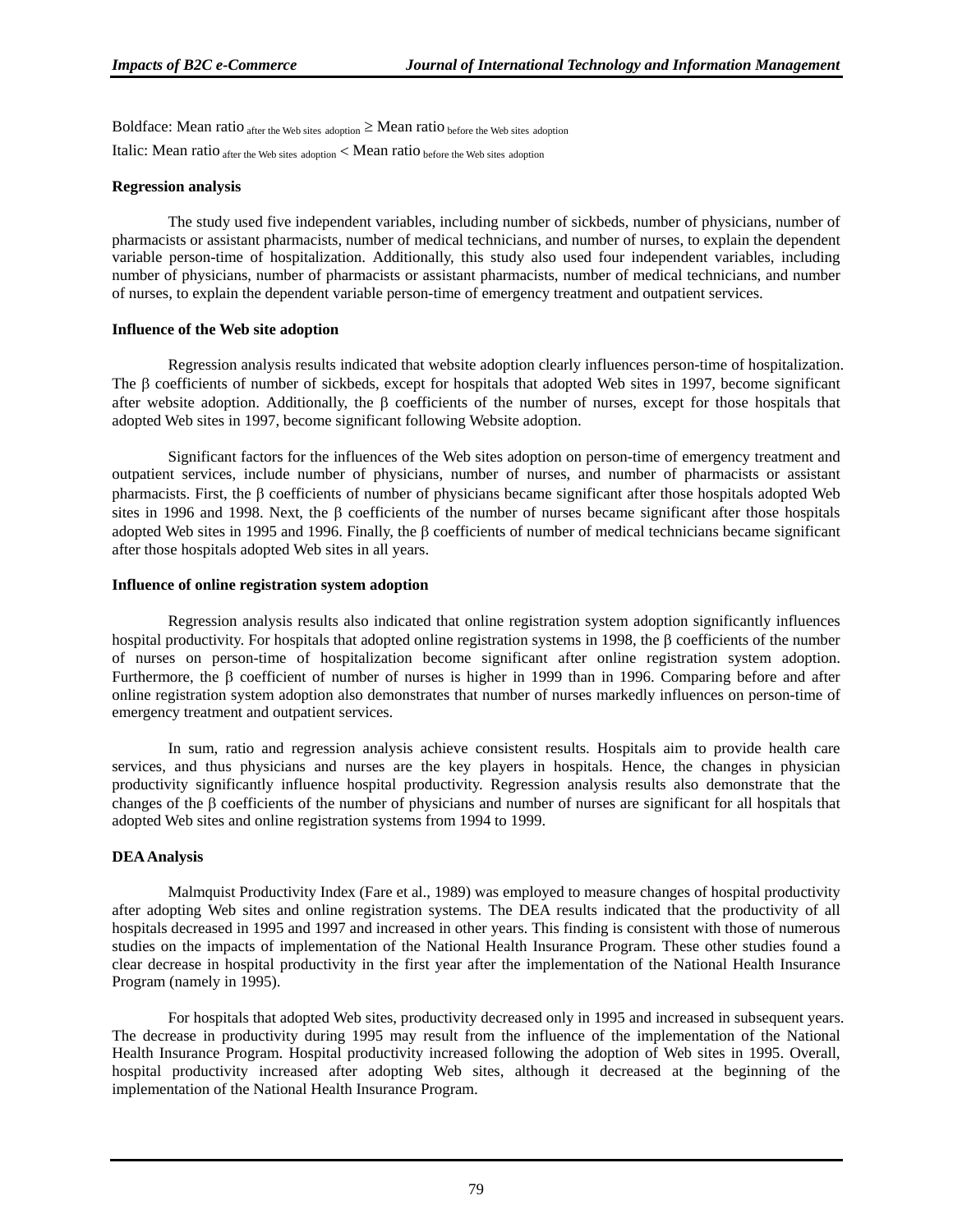Another notable finding is that the hospitals adopting Web sites in 1995 and 1996 included more Medical Centers and Regional Hospitals than in other years. The influence of the implementation of the National Health Insurance Program was greater on small hospitals than on big hospitals. This various degree of impacts may be why the productivity of hospitals that adopted the Web sites in 1995 and 1996 did not decrease in 1995.

Regarding the influence of the adoption of online registration systems, hospital productivity generally increased following the adoption of online registration, but the effects were not very significant.

To clarify the cause of the productivity changes, this study noted hospital productivity changed from the technical efficiency and efficiency frontier. All of the hospitals that adopted Web sites and online registration systems from 1995 to 1999 achieved increased technical efficiency, but the efficiency frontier reduced in 1995. The implementation of the National Health Insurance Program might have produced this result. This situation affected all hospitals, not merely one specific hospital. In the other years, most hospitals became more productive owing to implementing B2C e-Commerce, but some did not.

Overall, hospital productivity may change because of external environmental impacts, for example technical advancement, economical fluctuation, law and regulations, and so on. The results of DEA analysis indicated that the productivity of some hospitals reduced owing to the implementation of the National Health Insurance Program or the inefficient use of resources. However, most hospitals can increase their productivity through B2C e-Commerce applications.

#### **CONCLUSIONS**

A growing tendency exists for hospital Web sites in Taiwan to provide useful information and also online registration. Some leading hospitals are even providing advanced functions on their Web sites, such as querying number of inpatients and performing patient transfer with allied hospitals. This study shows that most of the Taiwanese hospitals are taking advantage of B2C e-Commerce, and that hospital productivity accordingly is increasing.

Internet technology adoption occurred relatively late in the healthcare industry. The healthcare industry involves matters of life-and-death and hospitals must protect patient rights. This is why hospitals consider carefully before adopting new information technologies. Additionally, most administrators of the Taiwanese hospitals are physicians. The attitude of these administrators towards Information Technology naturally strongly influences the adoption and usage of B2C e-Commerce in hospitals.

Owing to the specificity and legal and regulatory constraints in the healthcare industry, the applications of B2C e-Commerce in hospitals tend to provide only limited functions and services. However, with increasing maturity of Internet technology, the applications of B2C e-Commerce in hospitals will become more widespread and diverse in the future.

#### **ACKNOWLEDGMENT**

The authors would like to thank the National Science Council of the Republic of China, Taiwan under Contract No. NSC 90-2416-H-194-032 and MOE Program for Promoting Academic Excellent of Universities under the grant number 91-H-FA08-1-4 for their financial support.

#### **REFERENCES**

- Arthur, A.G. and Hagel, J. III (1996), The Real Value of On-line Communities, *Harvard Business Review*, May-June, 134-136.
- Craycraft, C. (1999), A Review of Statistical Techniques in Measuring Efficiency, *Journal of Public Budgeting, Accounting and Financial Management*, Spring 11(1), 19-27.

Fare, R., Grosskopf, S., and Kikkelenberg, E.C. (1989), Measuring Plant Capacity, Utilization and Technical Change: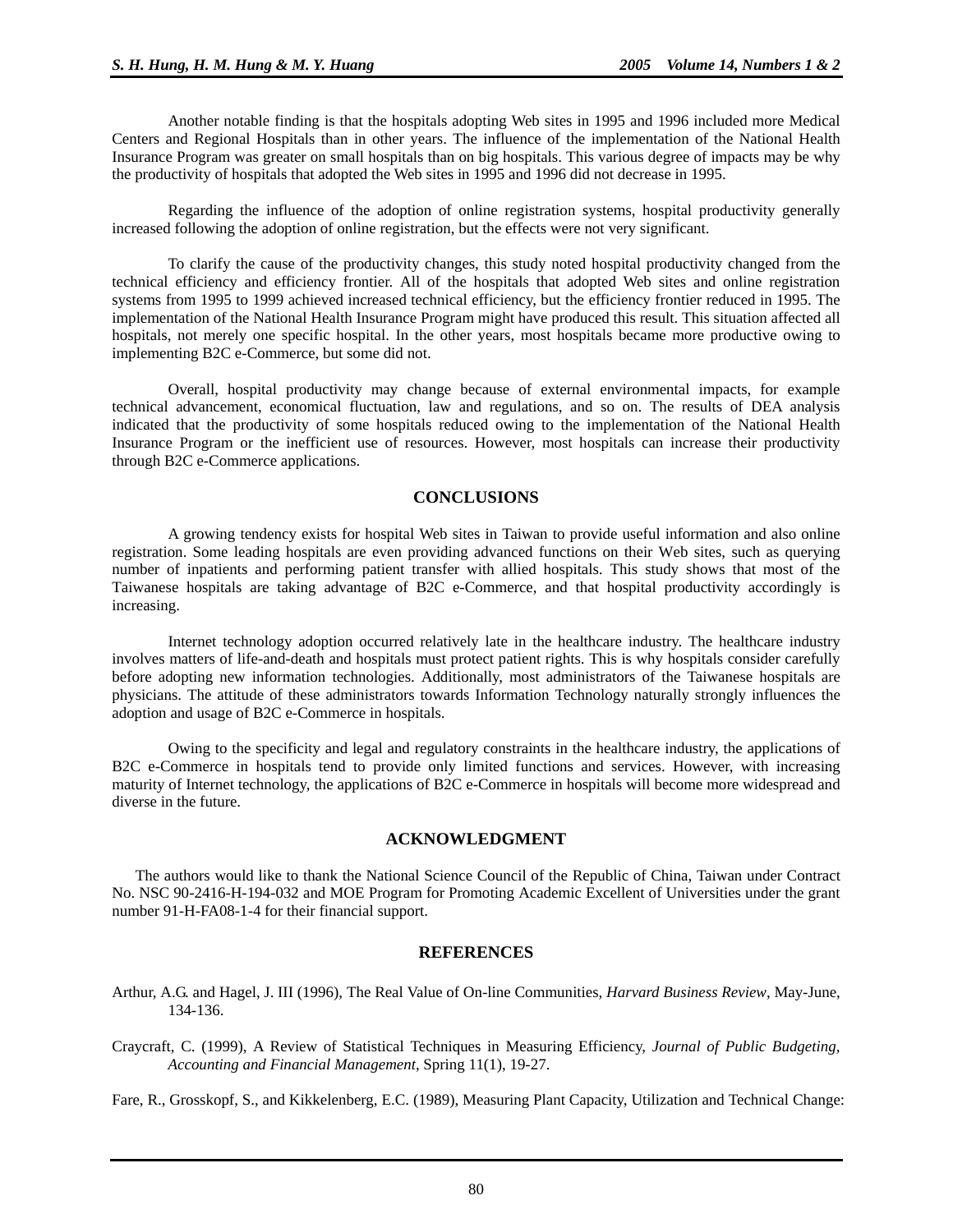A Nonparametric Approach, *International Economic Review*, 30(3), 655-666.

- Ho, J. (1997), Evaluating the World Wide Web: A Global Study of Commercial Websites, *Journal of Computer Mediated Communication*, June 3(1),.
- Holmes, S.C. and Miller, R.H. (2003), The Strategic Role of E-commerce in the Supply Chain of the Healthcare Industry, *International Journal of Services Technology and Management*, 4(4-6), 507-517.
- Hsieh, P.J., Tan, B., and Lin, C. (2003), An Integrated Approach to Determine Hospital Outpatient Staffing Needs, *International Journal of Healthcare Technology & Management*, 5(1/2), 96-122.
- Javalgi, R. (1991), "Physicians' Attitudes and Behaviors toward Home Health Care", *Journal of Health Care Marketing*, December 11(4), 14-22.
- Kalakota, R. and Whinston, A.B. (1996), *Frontier of Electronic Commerce*, Reading, MA: Addison Wesley.
- Ko, M. and Osei-Bryson, K.M. (2004), The Productivity Impact of Information Technology in the Healthcare Industry: An Empirical Study Using a Regression Spline-based Approach, *Information and Software Technology*, January 46(1), 65-71.
- Kohli, R., Piontek, F., Ellington, T., VanOsdol, T., Shepard, M., and Brazel, G. (2001), Managing Customer Relationships through E-business Decision Support Applications: A Case of Hospital–physician Collaboration, *Decision Support Systems*, December 32(2), 171-187.
- Lee, S.M. and Asllani, A.A. (2003), Implementation of Simulation Software Packages for Healthcare Scheduling, *Journal of International Technology and Information Management*, Spring 12(1), 1-14.
- Lin, B. and Umoh, D. (2002), E-healthcare: A Vehicle of Change, *American Business Review*, June 20(2), 27-32.
- Lin, C., Yang, T.C., Tan, B., and Chang, I. (2002), Hospital Electronic Commerce Applications in Taiwan: A Value Chain Analysis, *International Journal of Healthcare Technology & Management*, 4(1/2),106-117.
- Lin, C.S. (1995), *Applications of the Information Superhighway to Customer Service*, Department of Information Management, National Sun Yat-Sen University, Taiwan.
- Menon, N.M., Lee, B., and Eldenburg, L. (2000), Production of Information Systems in the Healthcare Industry, *Information Systems Research*, March 11(1), 83-92.
- More, E. and McGrath, M. (2002), An Australian Case in E-health Communication and Change, *Journal of Management*, 21(7/8), 621-632.
- Narver, J.C. and Slater, S.F. (1990), The Effect of Market Orientation on Business Profitability," *Journal of Marketing*, October 54, 20-35.
- Peng, Q.Z. (1995), *An Empirical Study on the Critical Factors Influencing the Use of Information Technology in Clinics in Taiwan*, Department of Business Administration, National Cheng Kung University, Taiwan.
- Raju, P.S., Lonial, S.C., and Gupta, Y.P. (1995), Marketing Orientation and Performance in the Hospital Industry, *Journal of Health Care Marketing*, Winter 15(4), 34-41.
- Rao, S., Nord, J.H., and Nord, G.D. (2002), Analyzing Behavior Patterns of Internet Consumers Through Database Integration, *Journal of International Technology and Information Management*, 11(1), 1-26.
- Sower, V., Motwani, J. and Mirchandani, D. (2001), User Perceptions of the Benefits of Implementing an ERP System: A Case Study, *Journal of International Technology and Information Management*, 10(2), 1-12.